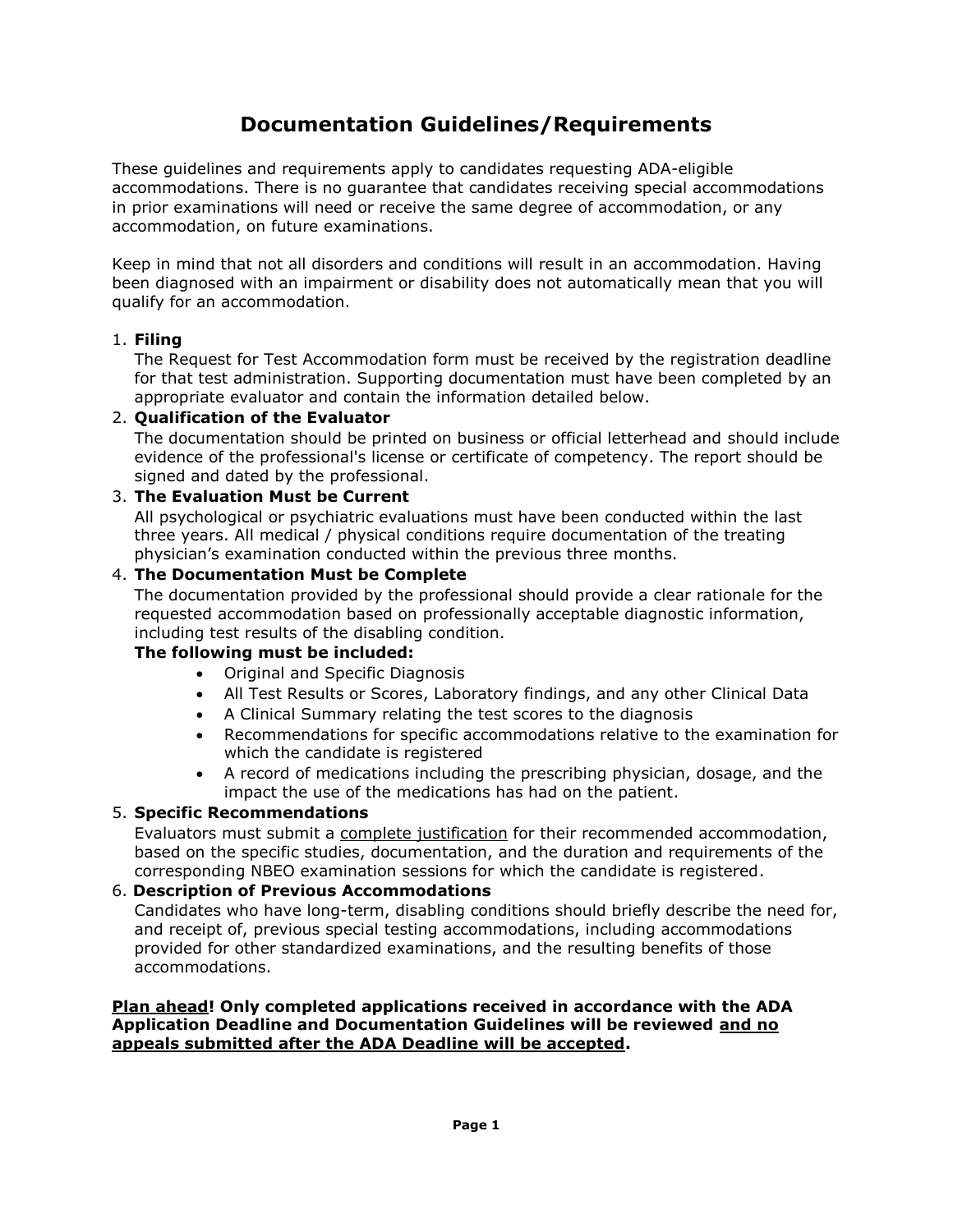# **Documentation Requirements for NBEO Accommodations**

*Documenting Learning Disabilities*

# **I. Introduction**

## **All examinees requesting accommodations on NBEO examinations, regardless of the nature of their condition or disability, must provide the following:**

- **1. Accommodations Request Form** (downloadable from the website). Include a detailed description of your disability and indicate specifically the accommodations you believe are necessary for you to take the NBEO examinations.
- **2. Relevant medical or academic records**. Because learning disabilities are most commonly manifested initially during childhood (even if not diagnosed until later), relevant records detailing difficulties in elementary, secondary and post-secondary education should be included. Records such as grade reports, Individual Education Plans, 504 Plans, transcripts, teachers' comments will serve to substantiate self-reported past and current academic difficulties.
- **3. A detailed written report** from an evaluator (see more below), based on a comprehensive psychoeducational evaluation:
	- a) The report must be on the evaluator's letterhead
	- b) The evaluator must be qualified
	- c) The evaluation must be current
	- d) The report must contain comprehensive, relevant historical information
	- e) The report must include all scores, subtest scores, and Index scores

f) The report must show evidence of a significant current impact on functioning (in a major life activity)

g) The report must demonstrate that alternative explanations for the condition have been investigated and ruled out

- h) The report must include a specific diagnosis
- i) The report must include specific recommendations
- j) The report must be signed by the evaluator.

# **Keep in mind the following critical points:**

1. All documentation must be received by the NBEO in accordance with NBEO deadlines.

2. Many requests that we review are **incomplete**. Whenever possible, the National Board will indicate what (if any) specific pieces of documentation are missing in order to make an informed decision about testing accommodations. Candidates who submit documentation that is outdated, incomplete, or otherwise insufficient may be asked to update and/or supplement their documentation. For these reasons, it is in your best interest to submit your documentation as early as possible. **Only completed applications received in accordance with the ADA Application Deadline and Documentation Guidelines will be reviewed and no documentation or appeals submitted after the ADA Deadline will be accepted.** 

3. Your request and documentation will not be returned to you. We advise you to retain copies of everything you submit.

4. Give a copy of these Documentation Requirements to your evaluator, and ask him/her to carefully read this important information prior to your evaluation.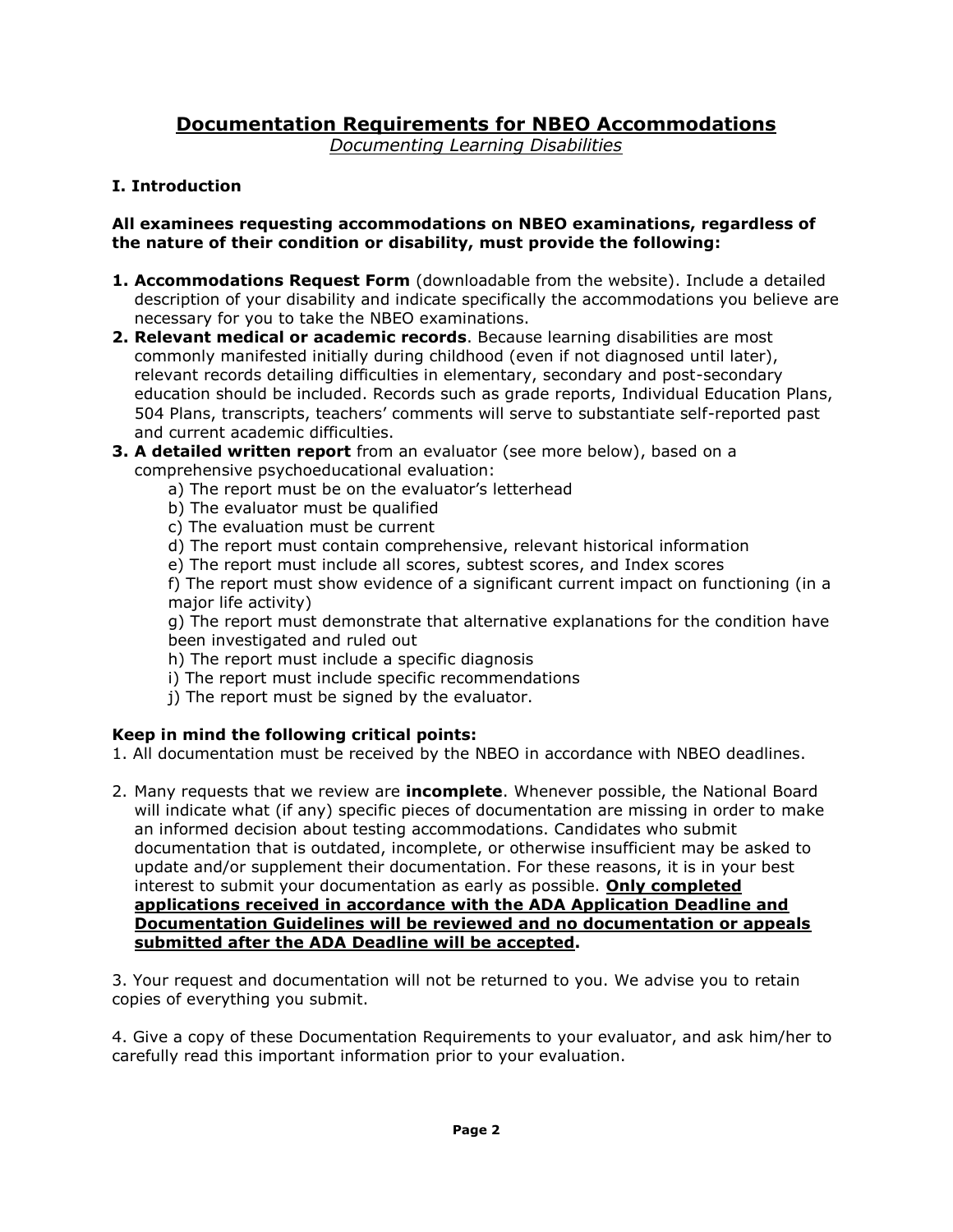# **II. General Requirements of the Psychoeducational Evaluation**

All examinees who are requesting accommodations based on a diagnosis of a learning disability must provide us with a copy of a comprehensive psychoeducational or neuropsychological evaluation.

1. Any diagnosis of a learning disability must be based on the aggregate of relevant history, test results, and level of current functioning, along with clinical judgment. It is standard practice to base a diagnosis on more than one or two tests.

2. Tests must be appropriately normed for the age of the examinee and must be administered in the standardized manner as designed by the test publisher. All tests should be designed and normed for use with adults.

3. All test scores must be provided (age-based standard scores when available). Evaluators should use the most recent form of a test and the most recent norms that are available, and the report should identify the specific test form as well as the norms used to compute scores. It is helpful to list all test data in a score summary sheet appended to the evaluation.

4. A qualified professional must administer the tests in the evaluation. An individual is deemed to be qualified to conduct a neuropsychological or psychoeducational evaluation if s/he has had extensive graduate-level training in the area of learning disabilities. This usually includes formal education and training in the history, nature, identification, and remediation of learning disabilities. In most cases, the examiner should have a doctoral degree. However, simply having a particular degree or license does not automatically mean that the evaluator has had sufficient formal training and expertise in learning disabilities. *Training and experience in the administration of psychological tests does not presuppose training in the identification of learning disabilities.* 

The name, title, and professional credentials of the evaluator must be clearly stated in the documentation, along with evidence of formal training and experience in the identification of learning disabilities. The evaluator should present evidence of comprehensive training and direct experience in the diagnosis and treatment of adolescents and/or adults with learning disabilities. The NBEO reserves the right to request evidence of an evaluator's professional qualifications. Diagnoses and documentation provided by family members, even if otherwise qualified, will not be accepted.

5. For most individuals, a learning disability is developmental, and thus is viewed as a lifelong condition. For other individuals, a learning disability may be "acquired" as a result of neurological trauma. Because the provision of reasonable accommodations is based on assessment of the *current impact* of the applicant's disability on the testing activity, it is in the individual's best interest to provide recent documentation. As the manifestations of a disability may change over time, an evaluation must have been conducted within the past three years. The written report must include the dates of the testing.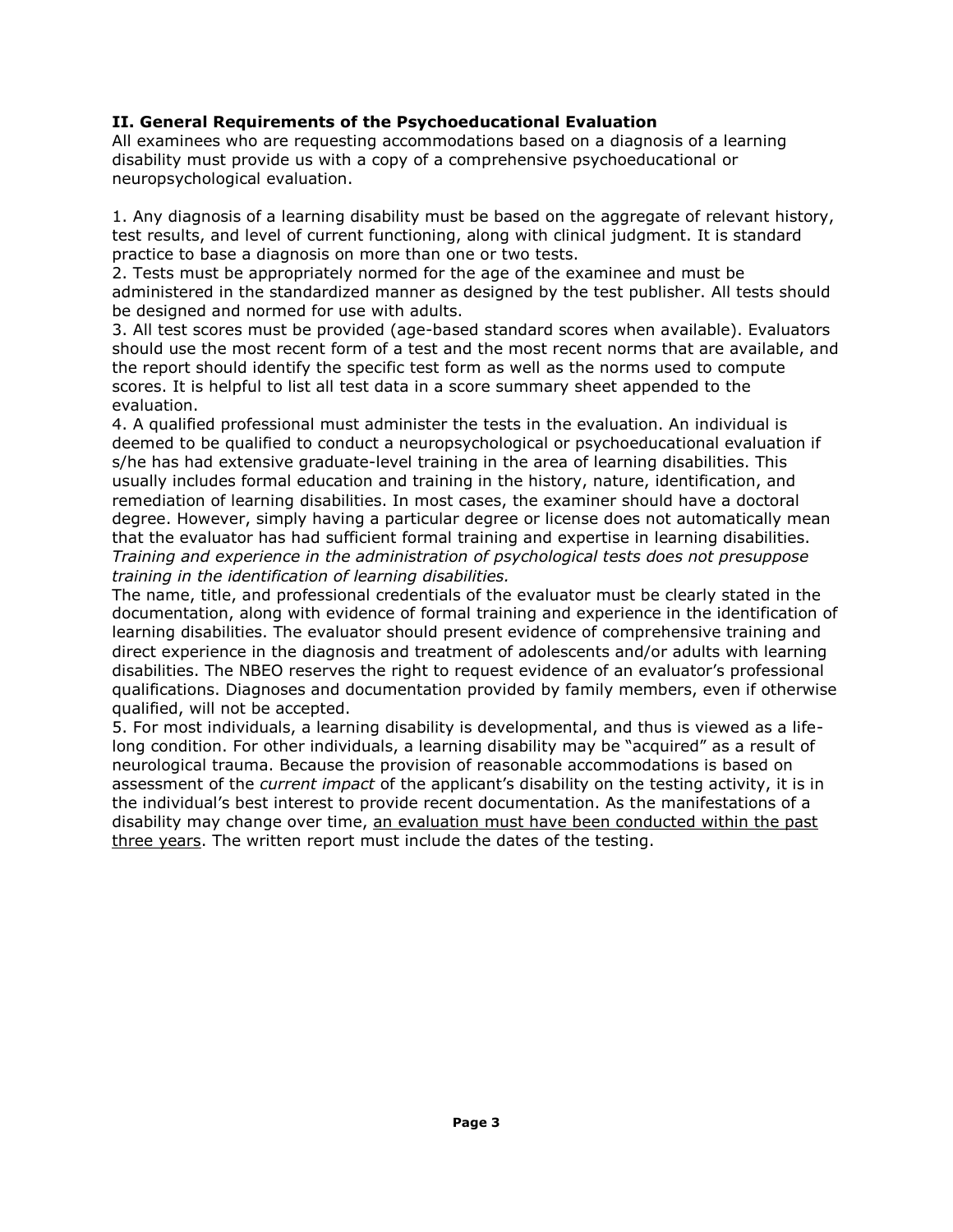## **III. Structure of the Psychoeducational Evaluation**

The preferred structure for a diagnostic report is suggested below; alternative reportformats are acceptable only if they cover the same content and meet the same criteria.

#### **A. Identifying Information**

The first page of the report should be printed on the evaluator's letterhead, and should provide relevant identifying information, including the examinee's name, date of birth, the testing dates, age at the time of testing, and grade and school (if applicable).

## **B. History & Background**

Because learning disabilities are commonly manifested during childhood (though not always formally diagnosed), relevant historical information regarding the individual's academic history and learning processes in elementary, secondary and post-secondary education should be investigated and documented. The report should include a summary of a comprehensive diagnostic interview that includes relevant background information. In addition to the candidate's self-report, the report should include:

- 1. a description of the presenting problem(s);
- 2. relevant developmental and psychosocial history;

3. relevant school and academic history including study habits, attitudes, notable trends in academic performance, and discussion of how the learning disability has impacted previous academic performance;

4. relevant family history, including primary language of the home and current level of fluency in English;

5. relevant medical history including the absence of a medical basis for the present symptoms; this includes indication of the applicant's last physical exam, and results of audiological, vision, and other relevant medical evaluations;

6. relevant employment history and discussion of how the learning disability has impacted job performance (if applicable).

The report should include information regarding accommodations that have been made in the past, including elementary or secondary school, during college, or for other standardized examinations. Note, however, that the fact that an accommodation has been granted on a previous occasion does not guarantee similar accommodations for the NBEO examinations.

If available, provide score reports for other standardized admission tests, such as the SAT or ACT, and indicate what accommodations, if any, were allowed. If no prior accommodations have been provided, the evaluator should include a detailed explanation as to why no accommodations were given in the past and why accommodations are needed now.

#### **C. Other Reports**

This section of the report should include results of any previous psychological, psychoeducational, or neuropsychological testing.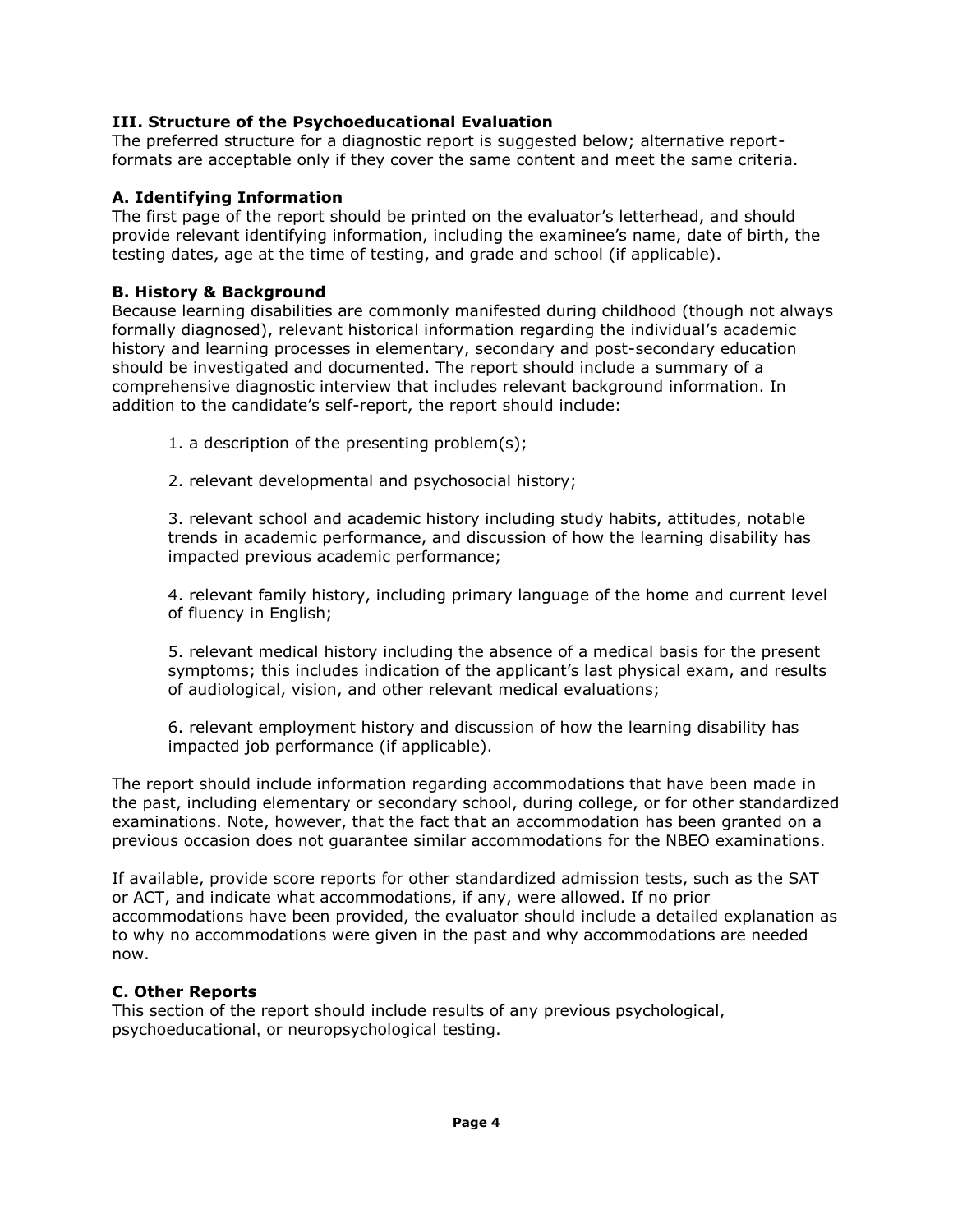## **D. Test Conditions and Psychometric Properties**

The report should clearly indicate the test conditions (i.e., location, time of day), especially in situations where the test conditions may have impacted the examinee's performance (i.e., late in the day, in a noisy room in a school building). In addition, the report should indicate that all tests are standardized, nationally-normed tests, and that all scores are based on age-norms (except when unavailable from the test publisher). Grade-normed and grade-equivalent scores do not need to be provided.

## **E. Behavioral Observations**

This is a critical component of the diagnostic report. The clinician is in the best position to document the impact of the disability as it may be manifested during the evaluation. These behavioral observations, combined with the clinician's judgment and expertise, are often critical in helping the clinician formulate a diagnostic impression. The evaluator should describe in detail the relevant test-taking behaviors that impact upon the examinee's performance. The evaluator should specifically indicate if a particular behavior may have adversely impacted the examinee's performance on a test. The evaluator should indicate if the behaviors noted during testing are consistent with the diagnosis, or if not, why not. *Potential* issues might include the examinee's level of motivation and cooperation during testing, anxiety level, attention, and oral language or social communication problems.

#### **F. Diagnostic Criteria**

The evaluator must establish that the examinee in fact has a learning disability based on diagnostic criteria that are generally and widely accepted, such as DSM-IV-TR. (See Appendix A.)

#### **G. Test Results**

The report should list the tests that were administered, with accompanying scores, and detailed interpretation, following the guidelines of the Diagnostic Criteria (above). The report should describe in detail the individual's *functional limitations* due to the impairment, including the potential impact on the NBEO examination. The evaluation should include at least the following:

- **1. Intelligence.** The evaluation should include measurement of intellectual ability, using a comprehensive intelligence battery that includes multiple subtests. All subtest and index scores should be reported.
- **2. Academic achievement.** The evaluation must include multiple measures in each area of academic achievement (oral receptive or expressive language, reading, writing, spelling, math). The evaluation must include timed as well as untimed tests in each academic area (reading, written language, and math). If the examinee believes that there is difficulty with performance on longer timed tests, then the evaluation should include at least one measure of timed sustained reading comprehension. The report should clearly establish a statisticallysignificant discrepancy between intelligence and an area of academic achievement.
- **3. Processing abilities.** At its core, a learning disability is a breakdown of information processing in such areas as auditory processing (phonemic awareness, phonological processing), visual processing (visual-motor coordination, visual-spatial processing), memory abilities (short-term or longterm), reasoning abilities, or processing speed. *A processing deficit must be demonstrated using multiple tests, not just one.*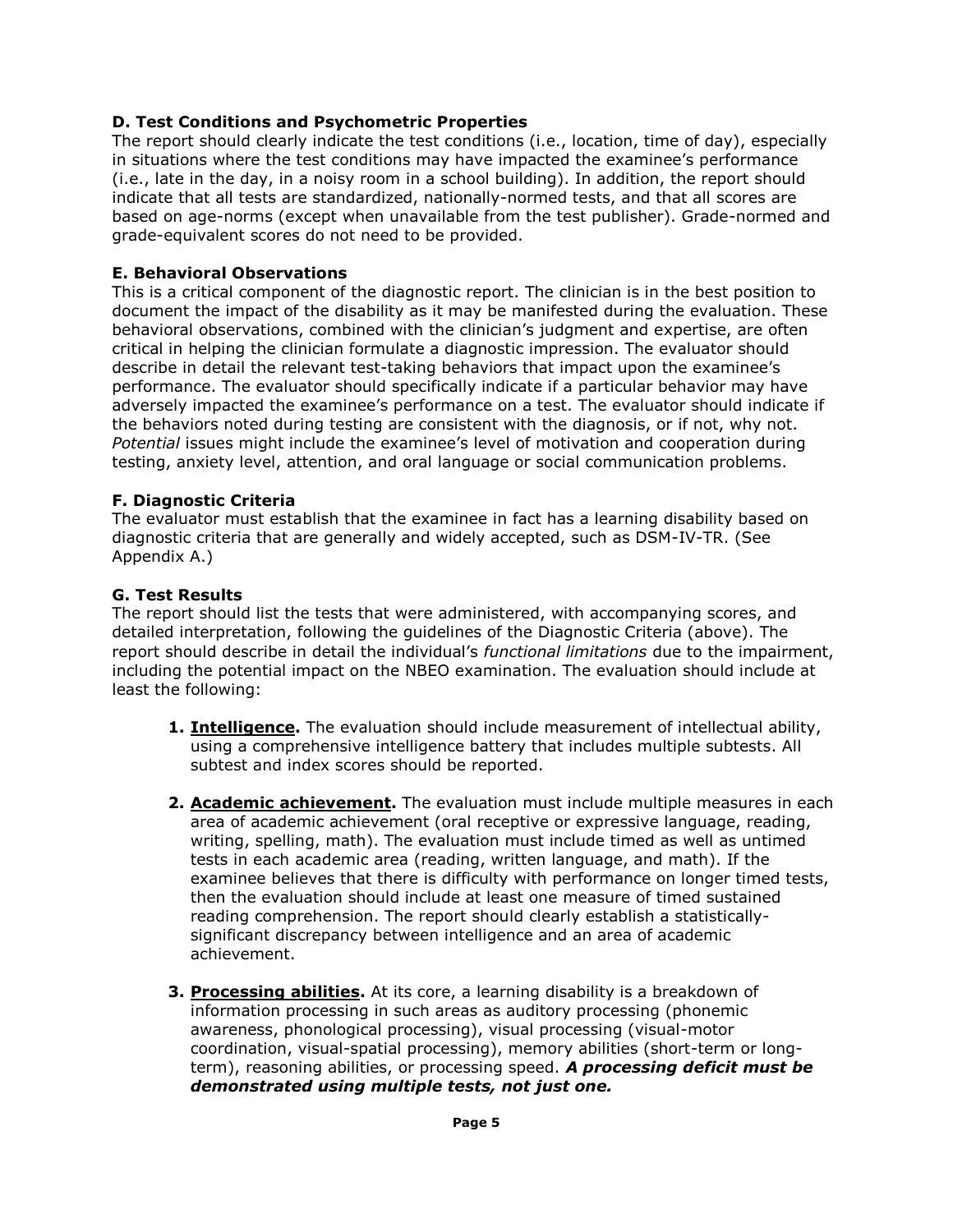# **4. Impact of the processing deficit(s).**

The report should clearly delineate the relationship between the processing deficit and the areas of underachievement. Rarely does a processing deficit impact only one area of functioning; the pattern of difficulties due to the processing deficit should be discussed.

#### *There should be a clear, plausible relationship between a specific processing deficit and one or more areas of underachievement.*

# **5. Exclusionary criteria.**

In order to diagnose a learning disability, other possible explanations for the underachievement must be systematically investigated and ruled out. These include (but are not limited to) emotional factors, attention, medical factors, effort and motivational factors, previous instruction (or lack thereof), and English as a second language (ESL). If there is any history of emotional difficulties, the evaluation should include objective assessment of emotional functioning, and the report should clearly indicate the extent to which emotional factors are (or are not) contributing to the presenting concerns.

*NOTE: In situations where an individual is thought to have two or more disorders, such as a learning disability and Attention-Deficit/Hyperactivity Disorder (ADHD), the diagnostic report must clearly describe the unique impact of each disorder.* 

# **H. Integrative summary**

The report should include a detailed, individualized integration of previous test results, relevant history, current test results, and clinical impressions. Computer-generated reports are not acceptable.

# **I. Diagnosis**

The report should include a specific diagnosis of the disability. A professionally recognized diagnosis for the particular category of disability is expected, e.g., the DSM-IV-TR diagnostic categories for learning disorders.

#### **J. Evaluator's Recommendations**

1. It is essential that the recommendations be individualized; it is critical that the recommendations logically follow from the evidence of the history, test results, and the related documentation. Not all examinees are the same; not all learning disabilities are the same; the impact from learning disabilities is not always the same; therefore, accommodation needs will not always be the same.

2. The recommendations should describe the rationale for each accommodation or modification, which should be based on evidence from the testing. This should include a detailed explanation for why each accommodation is needed and how it will reduce the impact of the identified functional limitations, specifically in relation to the NBEO examinations.

3. The evaluator should recommend specific accommodations and/or assistive devices. If additional time is requested, the evaluator must specify a precise amount of additional time (e.g. 25 percent additional time or time-and-a-half). The rationale for each requested accommodation should be included, based on the evidence from the testing. A request for an untimed exam, or simply "extra time", is not sufficient.